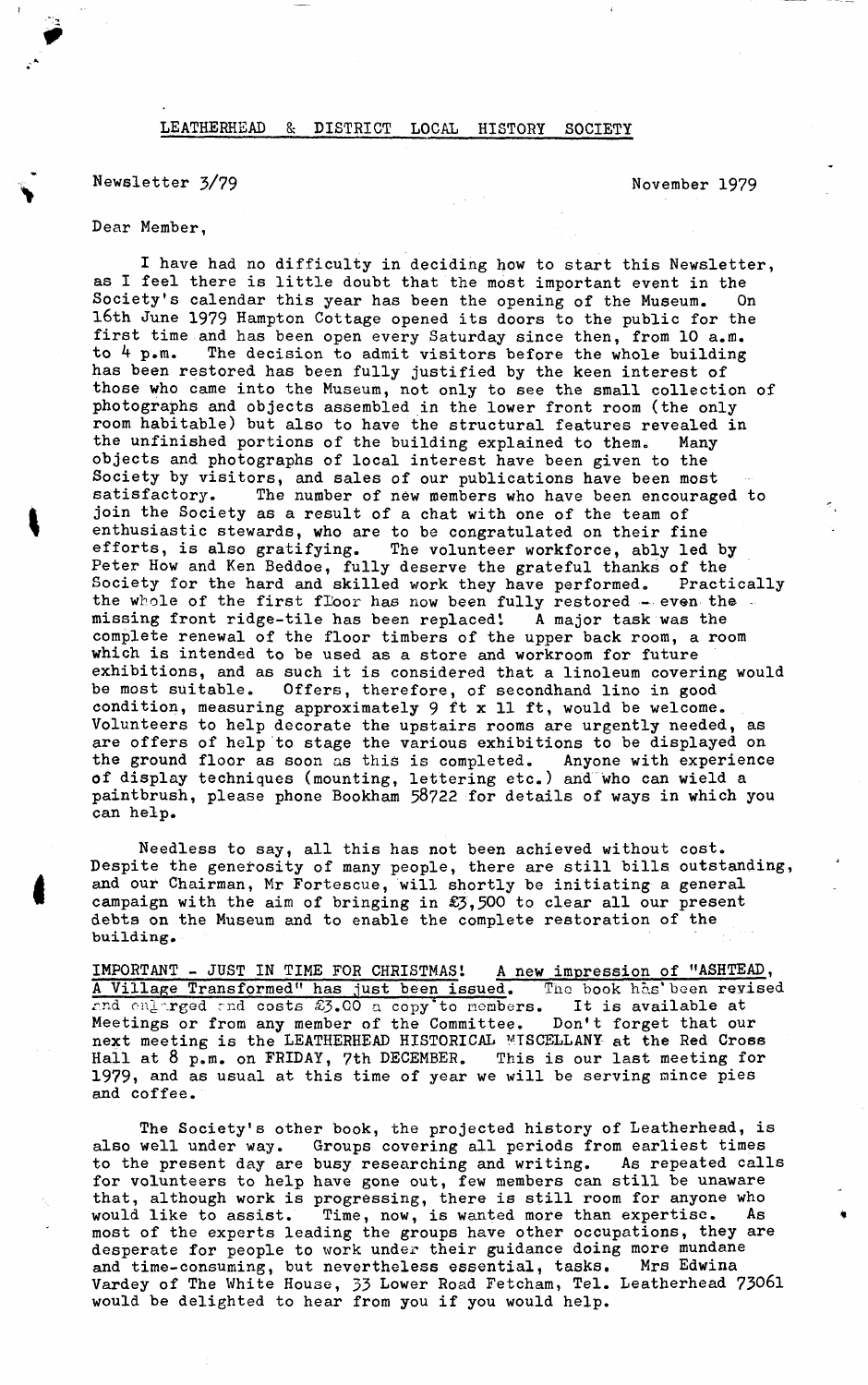Mr Barnwell, Programme Secretary, has given me details of some events planned for 1980, but before setting out the future programme, I would like to give a short resume of past happenings. The visits and walks during the summer were most informative and enjoyable, as was the Dallaway lecture in October. Mrs Bucknill very kindly gave a Garden Party in July, primarily for Ashtead members, at which the Society mounted its own exhibition (just one of many put on during the year). In addition, a unique opportunity was provided to see a collection of the work of the Ashtead Pottery, and it was also very nice to be able to talk to one of the original potters. It was all most able to talk to one of the original potters. interesting, especially to those who knew of the Ashtead Pottery, but had never previously seen any of the articles manufactured there. The Museum funds benefitted from donations received at this party, and from the sale of plants, in excess of £120.

PROGRAMME FOR EARLY 1980 All lectures at the Red Cross Hall, Oaks Close, near the station, Leatherhead, unless otherwise indicated. Time of meetings 8.00 p.m. Parking in the Public Car Park, Randalls Road, only, please.

FRIDAY, l8th JANUARY Illustrated talk "Four Centuries of the Country House", by Mr C. B. Pringle, one of our members.

SATURDAY AFTERNOON, l6th FEBRUARY Visit to Horsley Towers, kindly arranged by Mr H. G. Knowles, one of our members, who is principal of the Horsley Towers Training Establishment of the Electricity Council. We are fortunate to have as a guide Mr Stephen Turner, who is an authority on both the area and the Lovelace family. Meet in the authority on both the area and the Lovelace family. car park at Horsley Towers, entrance in Ockham Road, at 2.30 p.m.<br>N.B. The number must be restricted-to-about 30, so will you ple The number must be restricted-to about  $30$ , so will you please. give your name to the Programme Secretary if you wish to be included in the party, also stating if you can give lifts or require transport.

FRIDAY, 22nd FEBRUARY Illustrated talk "The Civil War in Berkshire" by Mr David Disbury, who is from the Egham-by-Runnymede Historical Society, and is extremely knowledgeable on the pre-history of Berkshire, and has recently published a book on the Civil War in that area. He has also been involved in the Sealed Knot Society.

FRIDAY, l4th MARCH The Annual General Meeting will be held in the Council Chamber, Bull Hill, Leatherhead, by courtesy of the Mole Valley District Council at 7.30 for 8.00 p.m.

Illustrated talk on "POMPEII & HERCULAENIUM" by FRIDAY, 21st MARCH Illustrated talk on "POMPEII & HERCULAENIUM" Muriel Fuller and Stephen Fortescue. This is not exactly local history but is nevertheless a fascinating subject.

FRIDAY, 18th APRIL Illustrated talk on OLD INN SIGNS, with particular reference to Surrey, by Mr R. J. Webber of the Brewers Society. You will recollect the talk on the history of brewing given last January by this erudite and well organised gentleman.

We are still working on the programme of Summer events and Autumn lectures and among those we have in mind are the following:

A SATURDAY IN MAY Whole day visit to ROCHESTER under the leadership of Derek Renn.

A SATURDAY IN JUNE Whole day visit to DORCHESTER, MAIDEN CASTLE and MORETON church. We visited Dorchester a few years ago, but our itinerary on that particular trip was rather full, so that perhaps we did not do justice to that historic town.

FULL DETAILS AND BOOKING SLIPS' WILL APPEAR IN OUR NEXT NEWSLETTER.